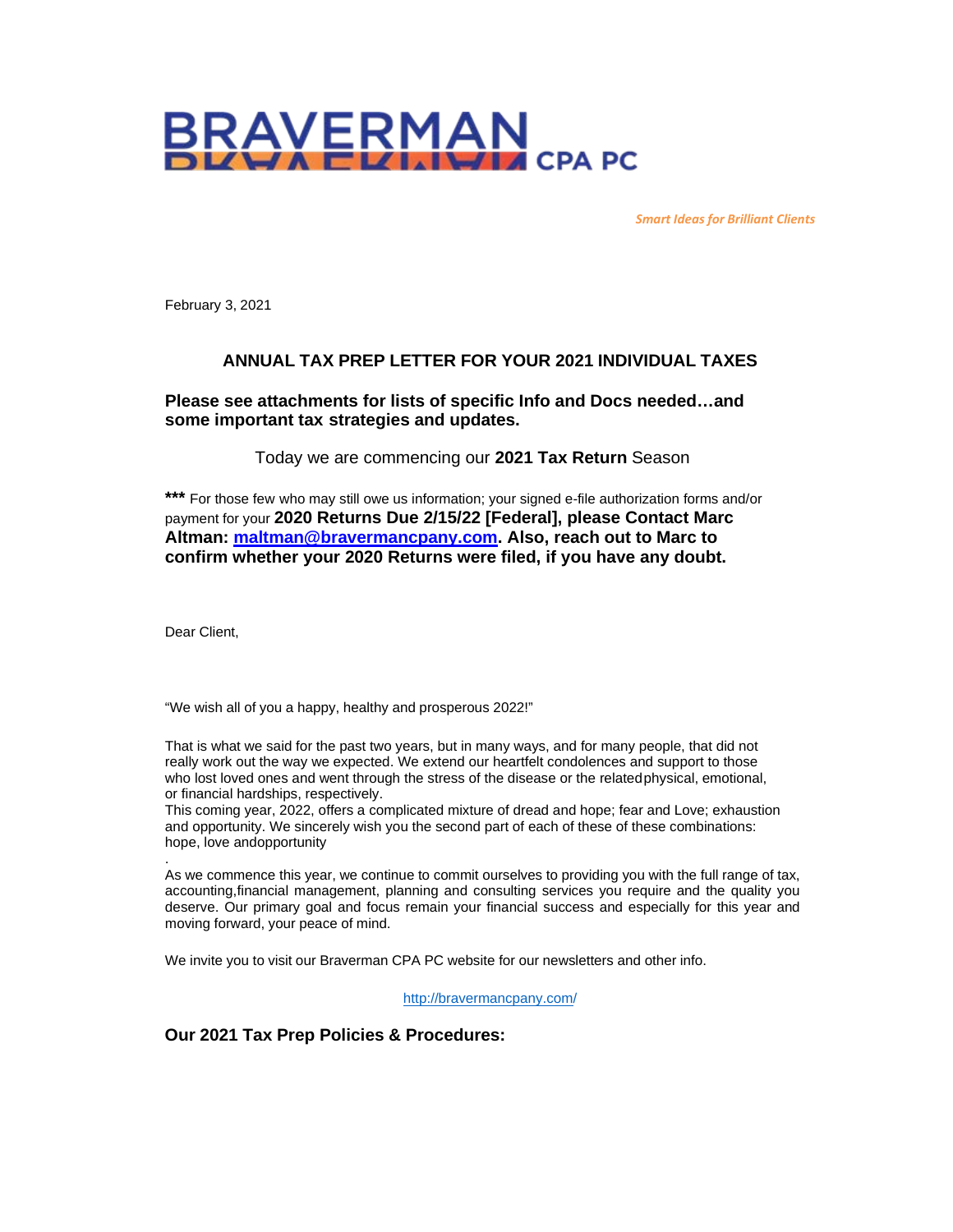Last year turned out to the unique and somewhat chaotic, in that the deadline was moved back three times and there were delays for several months due to pandemic and other matters. Please note the following steps, designed to help navigate a more peaceful and efficient tax season experience:

- Please reach out if you would like to receive our tax organizer. The Organizer lists your prior year revenue & expenses by category. This function is available to all clients who filed with us last year.
- Forward us your 2021 tax information by postal mail, our Secure Client Portal (see below), password protected email or by fax, along with our required \$300.00 deposit [not applicable for Corporate or Business Management Clients]. At this time either include your deposit or call withyour cc info.
- Please feel free to call our office to schedule your tax appointment (if you would like a meeting) most meetings will be through TEAMS or ZOOM, but some can be inperson, depending on howthings are progressing in NYC.
- Once we receive your information (& deposit, thank you), we will review it & contact you within (2)weeks if we need any additional info or docs. Please respond & send back asap because your return will be pending until all info is received.
- If we have not received all info prior to April  $1<sup>st</sup>$ , there is a good chance you will be going on extension. The extension is to file your returns later; not to pay your taxes later. Therefore, we musthave some time to calculate your tax liabilities; (if any). Any state liabilities must be paid by the 4/15deadline, if possible, to avoid substantial penalties. For the Feds, the late payment penalties are much lower, but we should have an idea of what will be owed, (if anything).
- For those who will not be getting your information in on time or for those who prefer to go onextension, we will have 45-minute extension meetings setup for April 6-  $12^{th}$ .
- In order to accommodate you once your tax return is complete & ready for your final review, pleaseforward your remaining balance so that we can sign as your paid preparer.
- Please feel free to contact us at any time with any questions, comments or for help navigatingthrough this process.

In order to provide you with the most secure and efficient service, we have partnered with CPA Site Solutions; [a secure file](https://nam12.safelinks.protection.outlook.com/?url=http%3A%2F%2Fwww.smartvault.com%2Ffeatures%2Fsecure-file-sharing%2F&data=04%7C01%7CTBolling%40bravermancpany.com%7C1edab1d2a46c4e9e11ff08d9fc6b7191%7C2090cc28aad2409c8617479b35236d69%7C1%7C0%7C637818360696004842%7CUnknown%7CTWFpbGZsb3d8eyJWIjoiMC4wLjAwMDAiLCJQIjoiV2luMzIiLCJBTiI6Ik1haWwiLCJXVCI6Mn0%3D%7C3000&sdata=62iTwW85sCd8%2FaK%2BhTp544g8wz6B77jabtVM%2FJ3%2BD1g%3D&reserved=0) [sharing](https://nam12.safelinks.protection.outlook.com/?url=http%3A%2F%2Fwww.smartvault.com%2Ffeatures%2Fsecure-file-sharing%2F&data=04%7C01%7CTBolling%40bravermancpany.com%7C1edab1d2a46c4e9e11ff08d9fc6b7191%7C2090cc28aad2409c8617479b35236d69%7C1%7C0%7C637818360696004842%7CUnknown%7CTWFpbGZsb3d8eyJWIjoiMC4wLjAwMDAiLCJQIjoiV2luMzIiLCJBTiI6Ik1haWwiLCJXVCI6Mn0%3D%7C3000&sdata=62iTwW85sCd8%2FaK%2BhTp544g8wz6B77jabtVM%2FJ3%2BD1g%3D&reserved=0) solution to provide a secure online client [portal.](https://nam12.safelinks.protection.outlook.com/?url=http%3A%2F%2Fwww.smartvault.com%2Ffeatures%2Fclient-portal%2F&data=04%7C01%7CTBolling%40bravermancpany.com%7C1edab1d2a46c4e9e11ff08d9fc6b7191%7C2090cc28aad2409c8617479b35236d69%7C1%7C0%7C637818360696004842%7CUnknown%7CTWFpbGZsb3d8eyJWIjoiMC4wLjAwMDAiLCJQIjoiV2luMzIiLCJBTiI6Ik1haWwiLCJXVCI6Mn0%3D%7C3000&sdata=7xpGWrvT8VzXNVhrBc1yiSPKws2DO1ozrpOZGmQaBHA%3D&reserved=0) The technology will allow you and us to easily store, view, and [sharef](https://nam12.safelinks.protection.outlook.com/?url=http%3A%2F%2Fwww.smartvault.com%2Ffeatures%2Fsecure-file-sharing%2F&data=04%7C01%7CTBolling%40bravermancpany.com%7C1edab1d2a46c4e9e11ff08d9fc6b7191%7C2090cc28aad2409c8617479b35236d69%7C1%7C0%7C637818360696004842%7CUnknown%7CTWFpbGZsb3d8eyJWIjoiMC4wLjAwMDAiLCJQIjoiV2luMzIiLCJBTiI6Ik1haWwiLCJXVCI6Mn0%3D%7C3000&sdata=62iTwW85sCd8%2FaK%2BhTp544g8wz6B77jabtVM%2FJ3%2BD1g%3D&reserved=0)iles [securely](https://nam12.safelinks.protection.outlook.com/?url=http%3A%2F%2Fwww.smartvault.com%2Ffeatures%2Fsecure-file-sharing%2F&data=04%7C01%7CTBolling%40bravermancpany.com%7C1edab1d2a46c4e9e11ff08d9fc6b7191%7C2090cc28aad2409c8617479b35236d69%7C1%7C0%7C637818360696004842%7CUnknown%7CTWFpbGZsb3d8eyJWIjoiMC4wLjAwMDAiLCJQIjoiV2luMzIiLCJBTiI6Ik1haWwiLCJXVCI6Mn0%3D%7C3000&sdata=62iTwW85sCd8%2FaK%2BhTp544g8wz6B77jabtVM%2FJ3%2BD1g%3D&reserved=0) with you using a secure Web-based client [portal—](https://nam12.safelinks.protection.outlook.com/?url=http%3A%2F%2Fwww.smartvault.com%2Ffeatures%2Fclient-portal%2F&data=04%7C01%7CTBolling%40bravermancpany.com%7C1edab1d2a46c4e9e11ff08d9fc6b7191%7C2090cc28aad2409c8617479b35236d69%7C1%7C0%7C637818360696004842%7CUnknown%7CTWFpbGZsb3d8eyJWIjoiMC4wLjAwMDAiLCJQIjoiV2luMzIiLCJBTiI6Ik1haWwiLCJXVCI6Mn0%3D%7C3000&sdata=7xpGWrvT8VzXNVhrBc1yiSPKws2DO1ozrpOZGmQaBHA%3D&reserved=0)offering you anytime, anywhere access to your documents.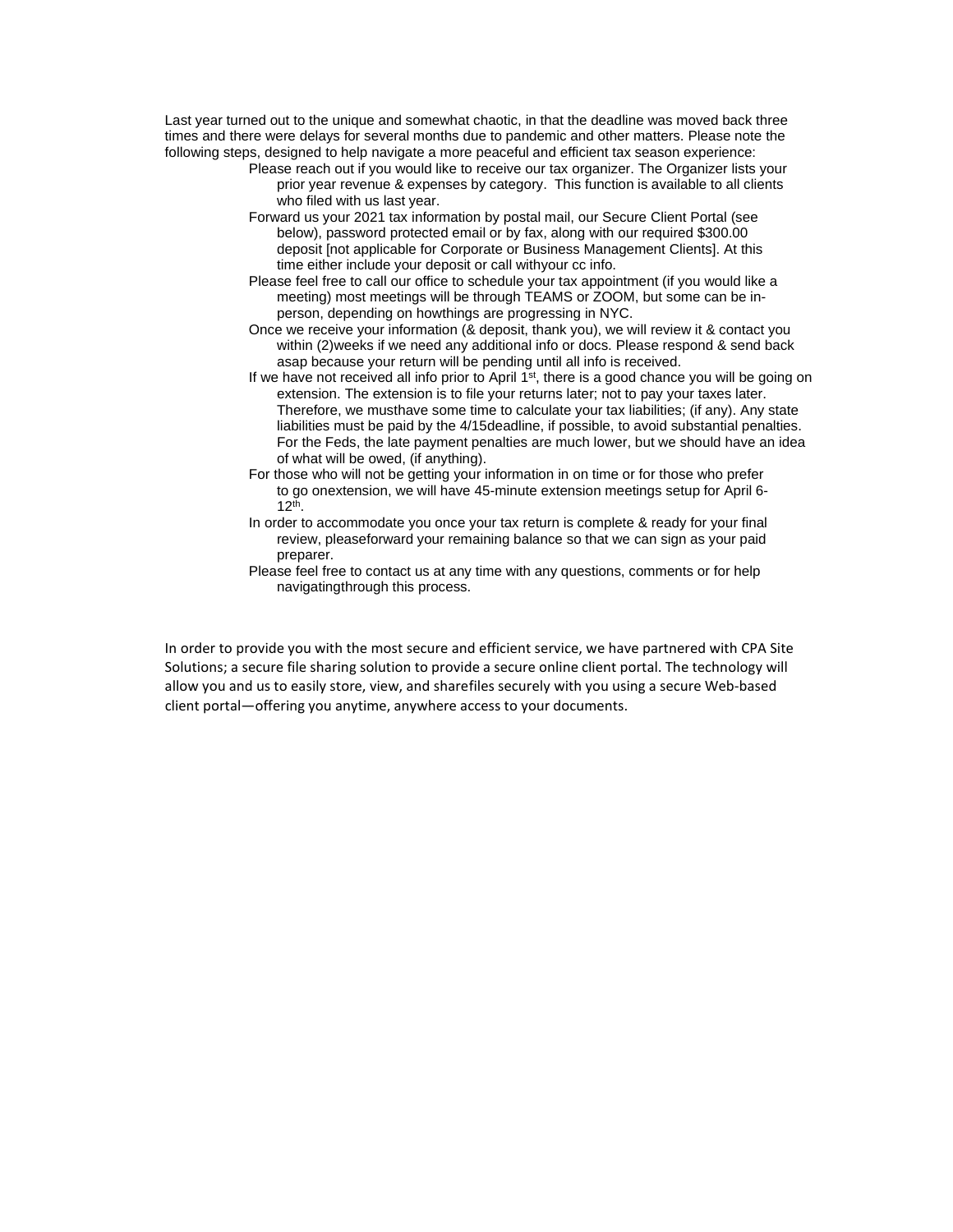If you have not already registered to use our portal, you can do so either by going to our website, selecting the link forClient Portal and then completing the registration process. Alternatively, you can contact our Firm Administrator, Marc, via email at: [maltman@bravermancpany.com](mailto:maltman@bravermancpany.com) to have your account initiated.

**This year, for all clients arranging meetings, we request that you send all of your documents at least two to three days prior to your meeting via email, postal mail, or fax. We will then be fully prepared to assist you atthe time of your scheduled tax meeting.**

#### **Fees, Deposits and payments:**

Your tax return preparation fees are calculated based on time spent plus computer and admin/handling charges. Thehigher the level of complexity, the more time it might take; however, the more organized you are and the lower the amount of requests and reviews of missing info are required, will have a positive effect on your fee.

### **The following are our minimum tax preparation fees:**

|                                                          | Personalized<br>Meeting | Organizer or Info Drop-<br>∩ff |
|----------------------------------------------------------|-------------------------|--------------------------------|
|                                                          | Minimum Fee             | Minimum Fee                    |
| Alan Braverman                                           | \$690                   | \$600                          |
| : Other Principals/Managers                              | \$590                   | \$550                          |
| <b>Senior Staff</b>                                      | \$550                   | \$500                          |
| General Staff drop-off minimum [may be any staff member] |                         | \$450                          |

These are minimum fees only and do not include computer charges which range from \$40 for Federal only [for Stateswith no income tax] plus \$20 – \$35 per state. **Our actual charges should be similar to last year's, or perhaps up to 10% more for the same basic returns**. Our "average" return with a Schedule C, well organized, plus 1-3 investment accounts without too many K- 1's plus a condo owned and perhaps a rental unit would be about \$1200 - \$1400 for tax preparation as long as your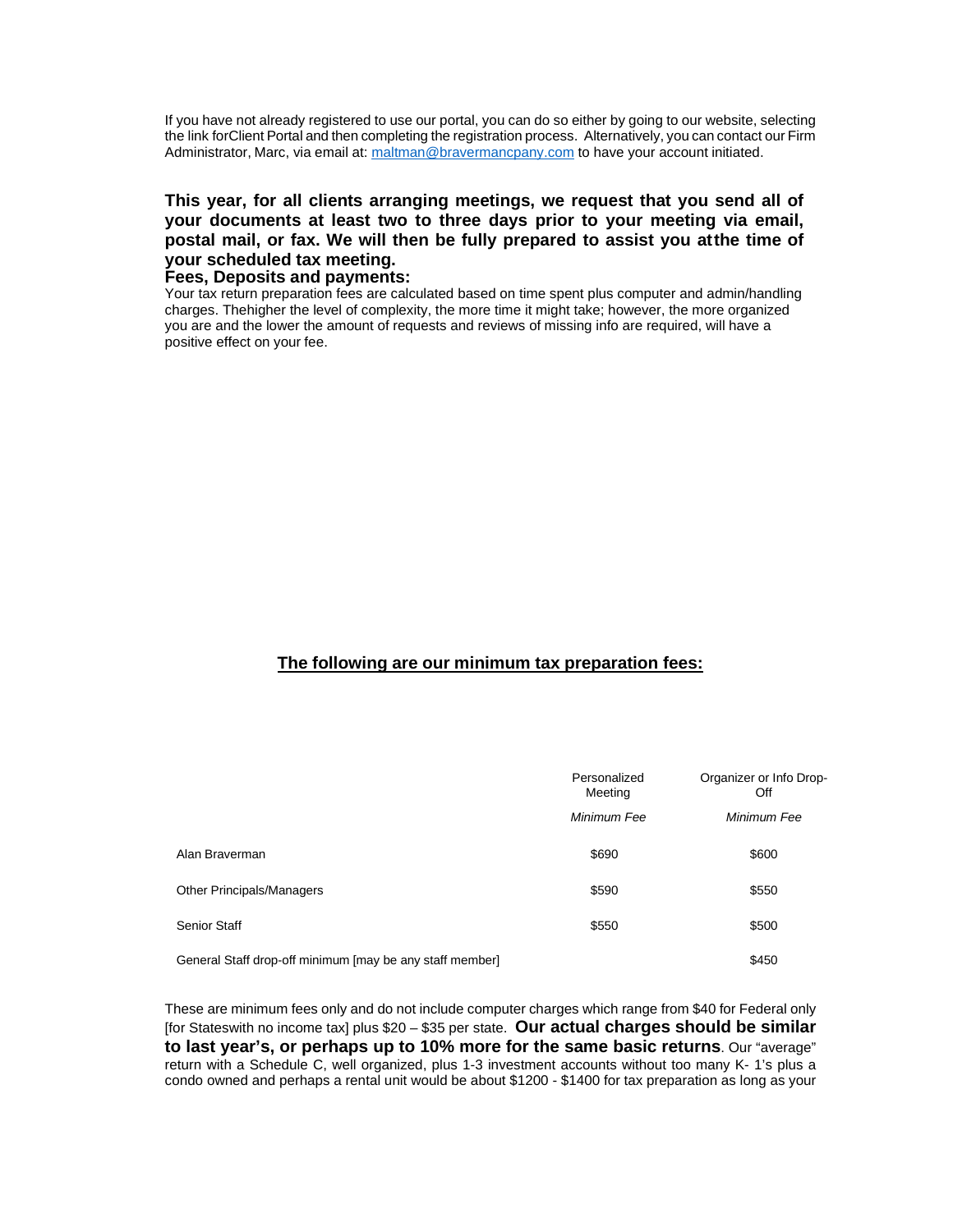numbers are organized. Some much more complicated returns could cost as much as \$5,000.00 - \$10,000.00, or evenmore. Very simple returns could qualify for our minimum fees.

#### **Our HOURLY Rates**

| : For Senior Principal (Alan Braverman) | \$300 per hr.     |
|-----------------------------------------|-------------------|
| For Principals and Managers             | \$200 per hr.     |
| : For Senior Staff Accountants          | \$130-180 per hr. |
| : For Staff Accountants                 | \$75-120 per hr.  |
| For Bookkeepers/Admin Staff             | \$50-70 per hr.   |

#### **If you have a current outstanding balance with us, please arrange for full**

**payment immediately.** Please reachout asap to set-up a payment arrangement. We will be unable to start any new tax work with unpaid balances. In certain circumstances we may consider an accelerated payment plan.

A deposit of \$300.00 is required prior to commencement of work (either at the initial meeting or dropped off or calledin with your materials if no other arrangements have been made.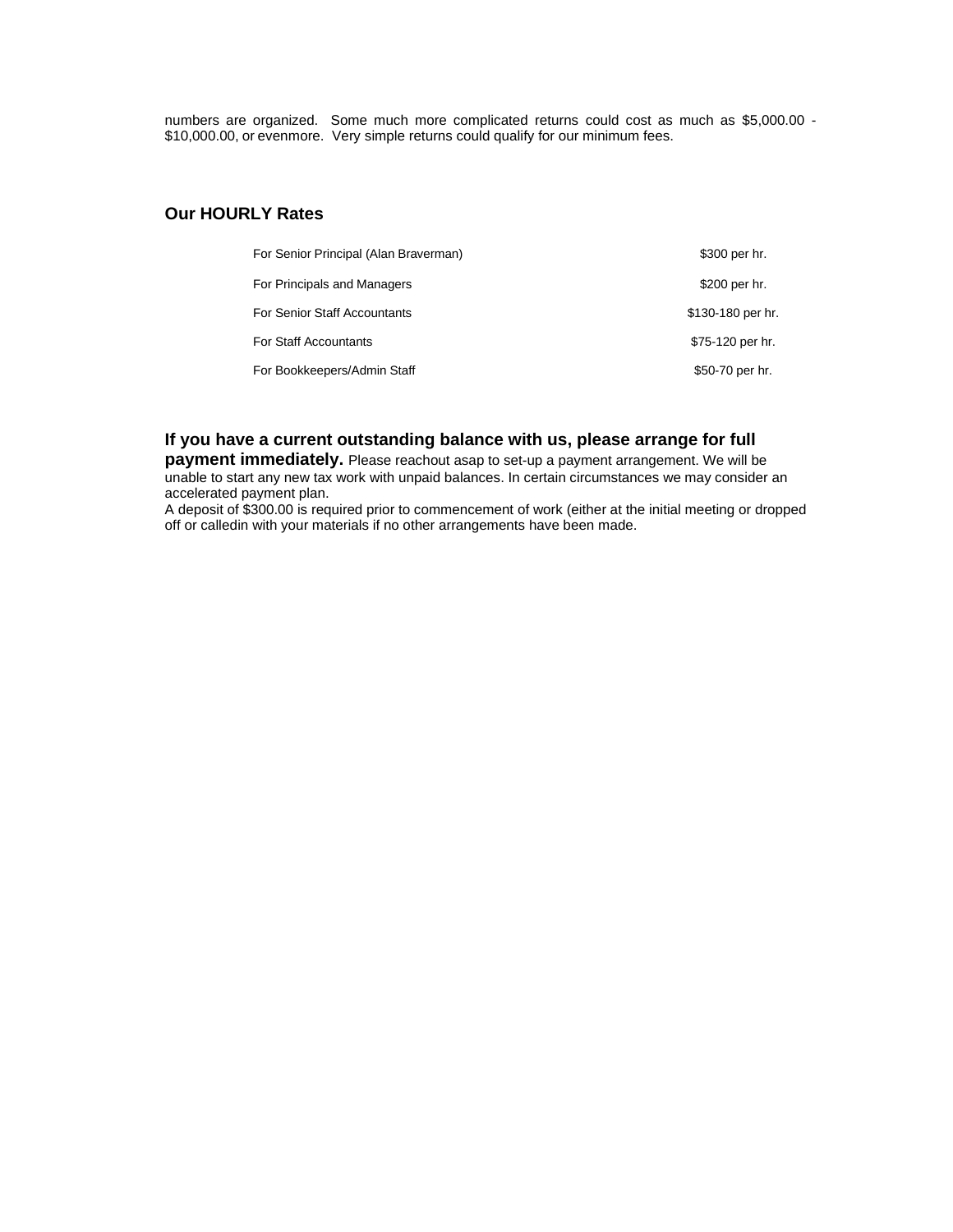All outstanding balances are due upon the completion of the returns. **No completed tax returns will be e-filed, mailed to tax authorities, or delivered to clients without payment in full of final balances and signed e-fileauthorization**. We need to represent ourselves as "Paid Preparers" to better facilitate this and for your convenience, we accept payment by credit card [Visa, MasterCard, Discover or American Express].

Finally, after seeing all these references to charges and payments, I hope you do not feel like we only seeyou as units of commerce. That is certainly not my intention nor how we see you. I have stressed our payment procedures to help ensure that we are paid enough to run our business and to devote enough time to make sure that your returns are prepared properly, with enough time to assess any possible alternative treatments and strategies that may still be available for the current filing, or to suggest same for the upcoming year. It is our great honor to serve and help guide you. With few exceptions, and despitemy hobby of complaining every once in a while, serving our clients over the past 42 years [yes, I started in vitro] has been one of the great thrills of my life. Working with our teams has been a great ride as well.

#### **Thank you so much for your cooperation. We are very appreciative of your business and our ongoing relationships!**

Alan Braverman CPA

BRAVERMAN CPA PC

# **Please see attached lists of specific information and documents needed for your reading pleasure.**

If you should have questions or concerns, please feel free to reach out to our office.

*\*\*\*\* If you are on this mailing list and wish to be removed, please reply to this e-mail and your email addresswill be removed. Thank you \*\*\**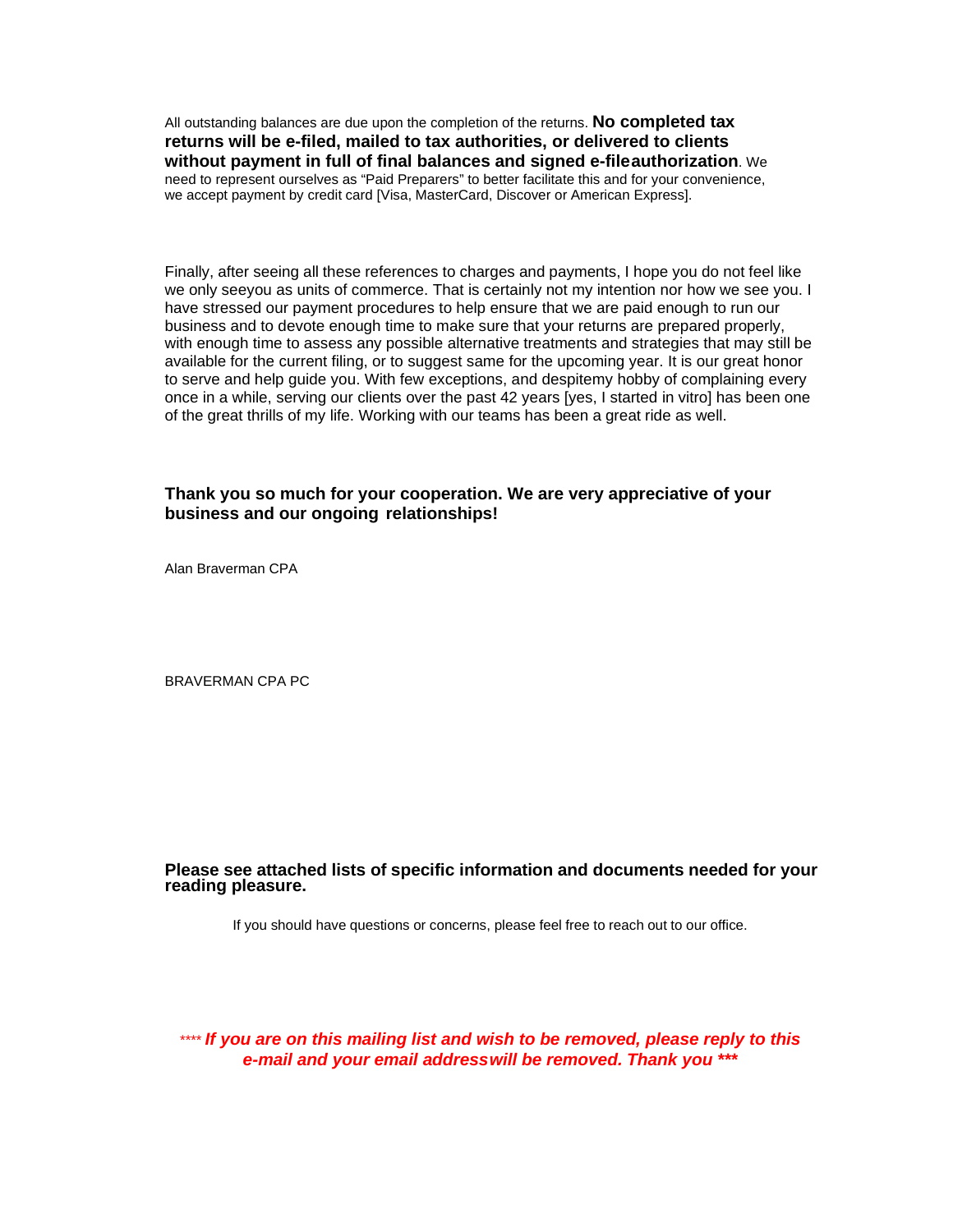#### **PRIVILEGED AND CONFIDENTIAL**

This communication and any accompanying documents are confidential and privileged. They are intended for the sole use of the addressee. If you receive this transmission in error, you are advised that any disclosure, copying, distribution, or the taking of any action in reliance upon this communication is strictly prohibited. Moreover, any such disclosure shall not compromise or waive the attorney-client, accountant-client, or other privileges as to this communication or otherwise. If you have received this communicationin error, please contact me at the above email address. Thank you.

> *520 Eighth Avenue, Suite 2001, New York, NY 10018 Ph: 212.989.0009 Fax: 212.989.6977Email: [info@bravermancpany.com](mailto:info@bravermancpany.com)*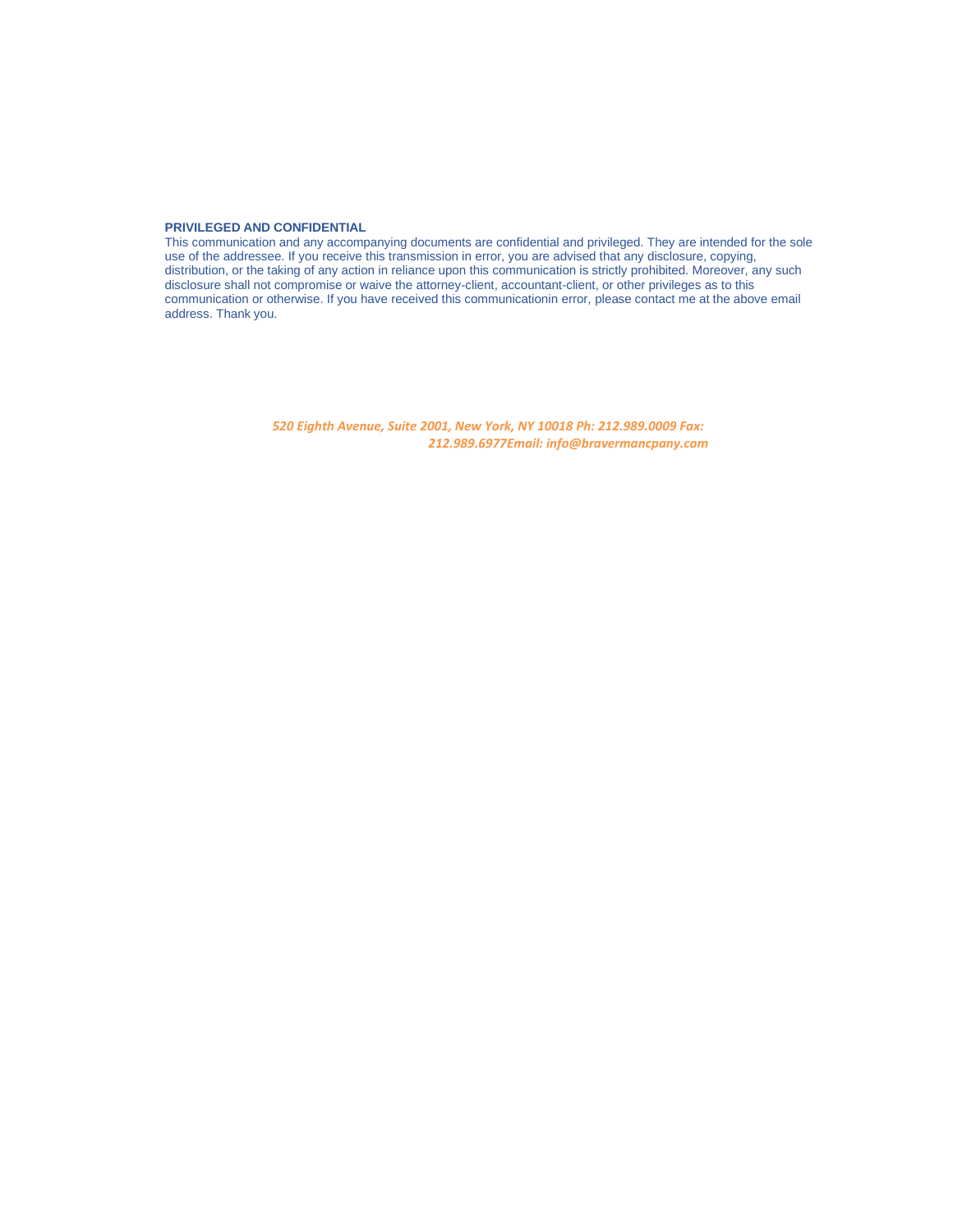# **OUTLINE OF INFORMATION AND DOCUMENTS NEEDED FOR PREPARATION OF YOUR 2021 INDIVIDUAL TAX RETURNS**

The following is a list of necessary items and documents needed (if available) to prepare your 2021 returns with or without the organizer:

- **1. Estimated Tax Payments-** Dates, check numbers and amounts [if possible, copies] of all estimated tax or extension payments paid in 2021 or paid in 2022 for 2021. Any other tax payments paid in 2021 should also be included with the applicable year payment to which payment was to be applied.
- **2. Original W2's-** Check these and all other documents for errors as soon as you receive them. Make sure you bring [send] in **all pages,** especially for multi-state **W-2's**.
- **3. Social Security Numbers-** of all dependents added in 2021. In addition, please make sure that we are correctly reporting the first, middle initial and last names of you and your dependents as they are shown on the social security cards. The IRS may assess penalties for missing or incorrect numbers and will disallow exemption deductions and efiling privileges for any name they cannot confirm…**and always let us know when anything changes, such as your address, the addition of a child, change of marital status or if previous dependents are no longer your dependent. You should let us know anyway, but we especially need to know when we are preparing your returns! [Note: for long, or multiple middle names, the IRS considers all names on second line as last name(s).**
- **4. \*\*\*\*\*\*UNEXPIRED NYS Driver's License Number or NYS Equivalent-** New York State requires Driver's License numbers and additional information on the driver's license in order to e-file tax returns. This is an additional security measure to ensure the return being filed is truly your own. The information is electronically transmitted to NYS but does not appear on the tax form.
- **5. All 1099 year-end reporting statements** for pension, IRA withdrawals and 529 (1099- Q), interest, dividends, mutual fund dividends, mutual fund sales, stock sales, real estate sales, any other type of earned income, plus any year-end statements for tax-exempt income.
- **6. Social Security income-** statement of benefits [form SSA-1099].
- **7. All 1098 statements** for interest paid on mortgages, home equity loans, co-op maintenance, student loan interest, or college tuition (1098-T).
- **8. Real Estate taxes:** paid in 2021 *(if not paid through mortgage-get copies of receipts and/or cancelled checks).* If you own a co-op, please provide us with the annual letter that states the real estate tax deduction **per share along with** the 1098.
- **9. Charitable contributions-** made in 2021, including cash, checks, clothing, household articles and other non-cash Items. **Please include any and all receipts for non-cash contributions even if they don't have a dollar amount on the receipt.** Also, FYI: IRS regulations require charitable organizations to provide a written acknowledgment for individual donations of \$250 or more. A canceled check is no longer sufficient in case of an audit. Also, for non-cash contributions, the receipt has to indicate "good" condition or better. If you have donated an item, or group of similar items, whose value exceeds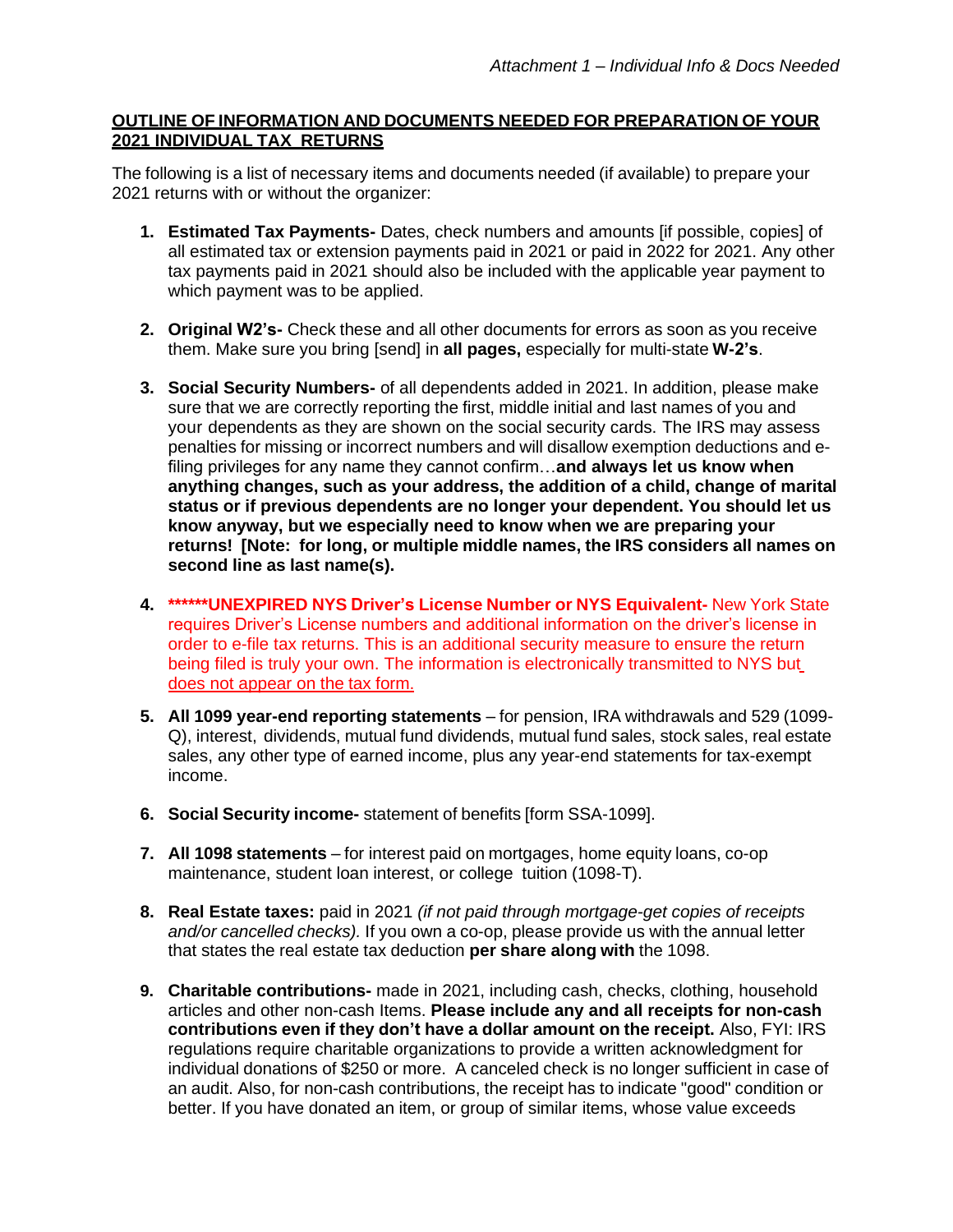\$5,000, an appraisal of the item or group signed by a licensed appraiser is required in order to deduct the value in full. \*\*\* For people who are **taking the standard deduction for 2021, you can still deduct up to \$300 of cash [checks cc, etc. count, but clothing and** other non-cash items are not included in this category] contributed to qualified Charitable Organizations. **For those filing MFJ, the cap is \$600.**

- **10. Copies of closing documents:** [settlement statements] and any other documents related to **the purchase, sale, or refinance of real estate during 2021**. Please note: you are required to have records of all improvements you make to your home. The improvements are added to the amount you paid when you purchased your home to arrive at the home's cost or "basis". This is an area that is not always examined, but it does happen. **Please keep all records of improvements you make to your home for as long as you own it.** For missing records, the IRS is allowed to accept other estimates, such as correspondence with contractors and or photos with descriptions and estimates; however, save all improvement receipts for all renovations and substantial improvements, if at all possible**…they do not have to accept estimates.**
- **11. IRA'S, SEP's, and other pension payments:** Please let us know if you have made any payments or would like to make any pension payments for 2021 ASAP – This way we can determine if your payments were made properly and /or let you know if you can still make any payments or if you need to make any distributions before the deadline.

Please note that you must make your **IRA contributions by April 18th**. For selfemployed individuals, your **S.E.P. or your "Uni-K " or Solo 401(k)" contributions are due by the date your return is filed (but no later than your valid extension date)**. **Uni-K or Solo 401(k) plans must have been set up before 12/31/21** but can be funded as described above. SEP plans can be set up as well as funded by due date, including extensions. **Let's talk about possibly setting up a UNI-K or Defined Benefit plan for 2021, if applicable and beneficial.**

- **12. ROTH IRA'S –** If you have made or will be making contributions to a Roth IRA for 2021 please inform us of that fact. If you have converted an existing IRA to a Roth IRA during 2021, this will be reported to you via 1099 for inclusion as taxable income on your 2021 tax return.
- **13. If you have made or will be making nondeductible contributions to your traditional IRA** for 2021, you need to report this to us. SPECIAL NOTE: some clients may have been making nondeductible IRA contributions over the past years without informing us. Please bring in all documentation available for any nondeductible IRA's. We will need to file Form 8606 for every year that nondeductible contributions were made. For those clients affected by this, you should know that **failure to file 8606's will result in all future distributions being deemed taxable.**

*BUT WHILE WE'RE ON THE SUBJECT, YOU SHOULD REALLY CONSIDER SETTING UP AN APPOINTMENT TO COORDINATE AND REVIEW YOUR INVESTMENTS INCLUDING YOUR RETIREMENT ACCOUNTS; EITHER AS A GENERAL REVIEW OR WITH US AND YOUR EXISTING INVESTMENT ADVISOR, OR AS A MORE COMPLETE ANALYSIS WITH ONE OF THE INVESTMENT ADVISORS WITH WHOM WE WORK. OUR NETWORK OF FINANCIAL PROFESSIONALS WILL BE AVAILABLE TO HELP SET UP AND ROLL OVER SEPS AND IRAS AT ANY TIME AND ASSIST YOU WITH INVESTMENT, SAVINGS, RETIREMENT AND/OR ESTATE PLANNING.*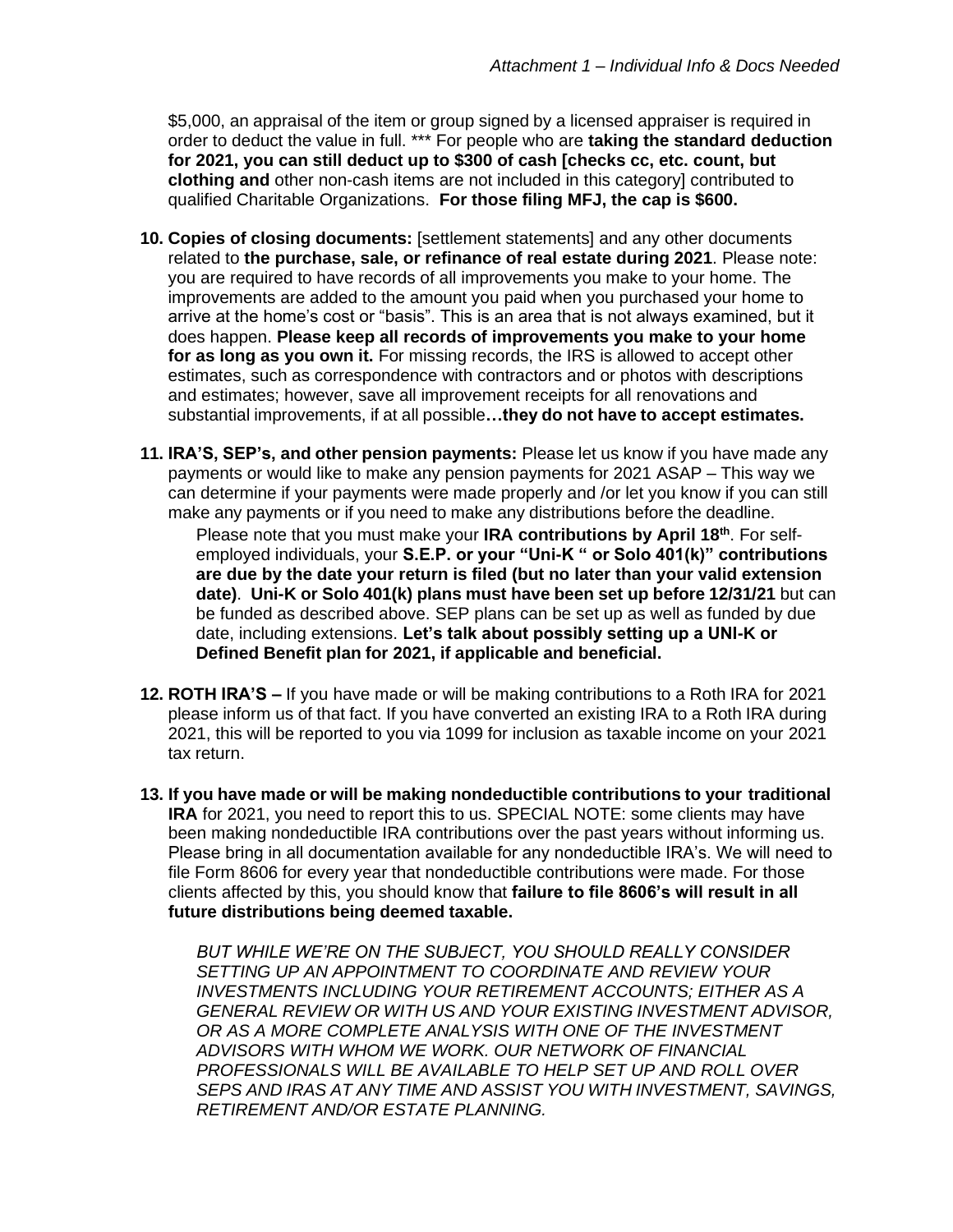- **14. Your medical expenses:** should be summarized to include medical and dental health insurance premiums [list separately if you are self-employed], doctor and dentist fees, prescription drugs, medical travel, eyeglasses, psychotherapy, and any other medical expenses incurred. Your net medical expenses will be limited by a percentage of your adjusted gross income. Medical insurance may be fully deductible, even if you are not itemizing, if you are self-employed and have a profit. Because the limitation to the deduction varies between federal and state, it may be to your advantage to provide your schedule even if you're not sure if you'll get the deduction…especially for residents of N.J., where the deductible is only 2%. See below for **Long Term Care Premiums:**
- **15. Long-Term Care Premiums:** If you are paying premiums for a long-term care policy, this is a medical expense. But if you are a NYS resident and you are not itemizing your medical expenses, **you are still entitled to a NYS tax credit for a portion up to 20% of the premiums.** Any unused portion carries over to the following year. Please give us the total premiums paid in 2021 for you and your spouse (if you are married and you both have coverage). These premiums may also be deductible against your Adjusted Gross Income if you are self-employed just like medical insurance, but with certain restrictions.

### **16. Auto: See business outline.**

- **17. If you sold any stocks, bonds or mutual funds in 2021,** we need the selling price and the date sold. In addition, we need the **original cost and date purchased.** Many1099 statements provide the cost basis information for all sales, but some do not, so you may have to bring or send your "annual summary" or ask your broker for the **schedule of realized gains & losses** or check your records for the costs. [Please include a copy of Form 1099-B issued by your broker detailing your stock sold.].
- **18. THIS DEDUCTION IS FOR STATE FILING PURPOSES ONLY: Employee business, job seeking, investment and/or miscellaneous expenses** may be deductible based on your income. Include a summary with your tax information.
- **19.** If you are self-employed or work "Freelance" please see our enclosed business outline. Business Travel **- This is for Freelance or Self-Employed, Corp or Employees: If** you traveled for work, even if reimbursed through payroll, give us a list of days out and where [which cities] you worked. You may be able to get Per Diem treatment which is based on Cities and may be more than just the receipts you were able to save. In addition, remember to keep a file for each trip, who, what, when, where and why plus any documentation including itineraries, tickets, letters, etc. **If you are an employee, this is for state purposes only.**

#### *20.* **Prior years' tax returns-** if you are a new client. *[3 years prior tax returns if possible]*

- **21.** Any information and documentation regarding NY State College Tuition Deduction and any other education deductions and/or credits. You must supply us with proof of tuition payments from the institution [1098-T] so we can complete the education credit forms.
- **22.** If you are making contributions to a NYS 529 Plan and you are a NY resident or you work in New York, this is a deduction on your NY tax return. Please provide us with the amounts contributed in 2020 and if you and your spouse contribute separately, tell us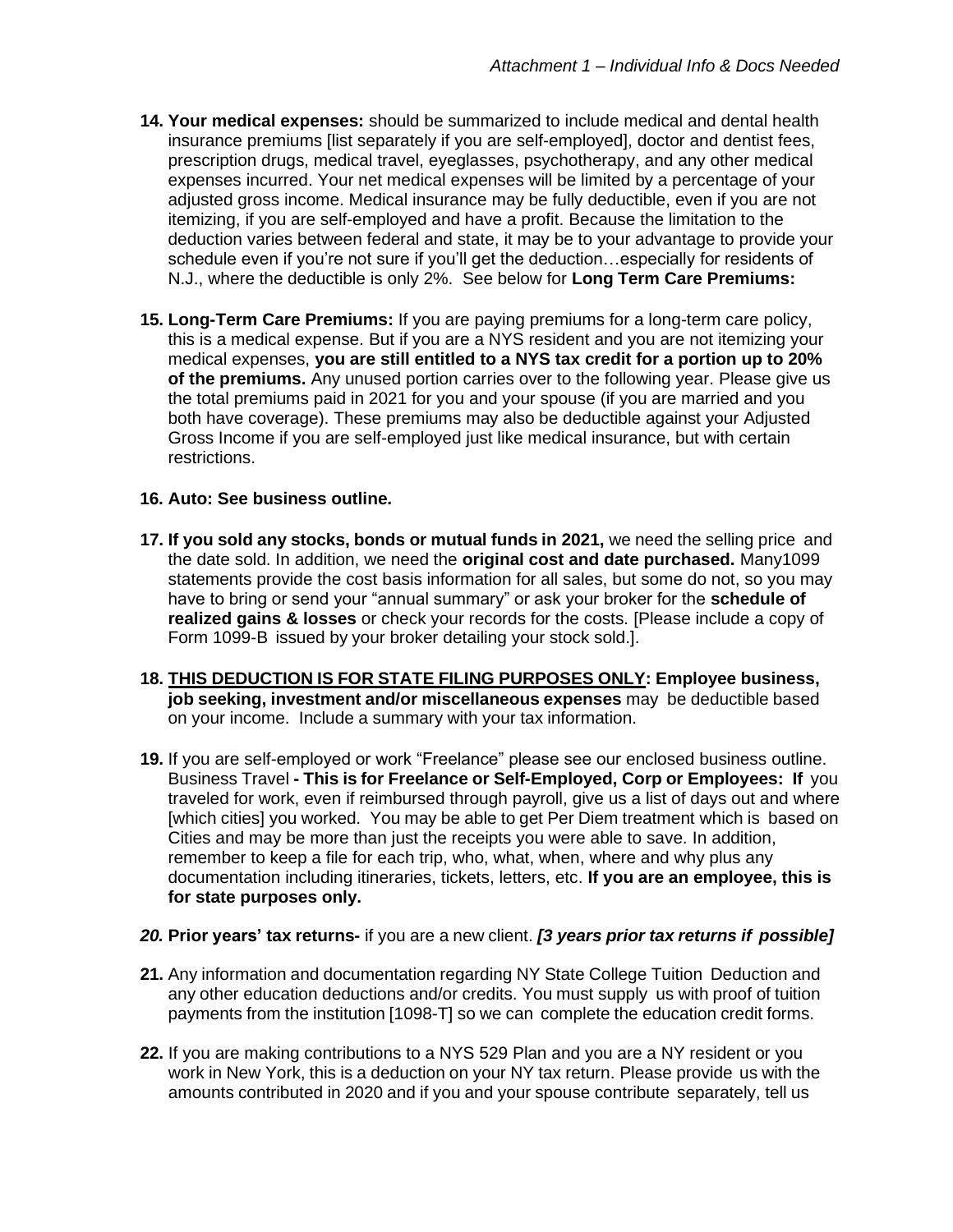how much you each contributed in 2021.

**23.** If you received a tax notice for 2021 (or any previous year) and you paid additional tax, had a refund changed or no action was needed, please provide us with a copy of the notice. There is a good chance it has an effect on your 2021 tax returns. **You should always contact us immediately whenever you receive a notice from any tax agency. They may be incorrect, or they may even be a scam. Any calls you receive without prior notice are usually scams.**

**We can very easily send you an organizer. It is a workbook containing all of last year's numbers as filed and can be very helpful in summarizing your information.**

\*\*\*If you can't follow all of this, **WE WILL HELP YOU! ANY QUESTIONS? CALL US**. If you need to schedule or reschedule an appointment, call us sooner rather than later. If you have additional information that we've requested, email it , fax it, or drop it off, but call first to let us know to expect it. Please send us as much information as possible at once as opposed to "dribs & drabs". **Thanks so much**.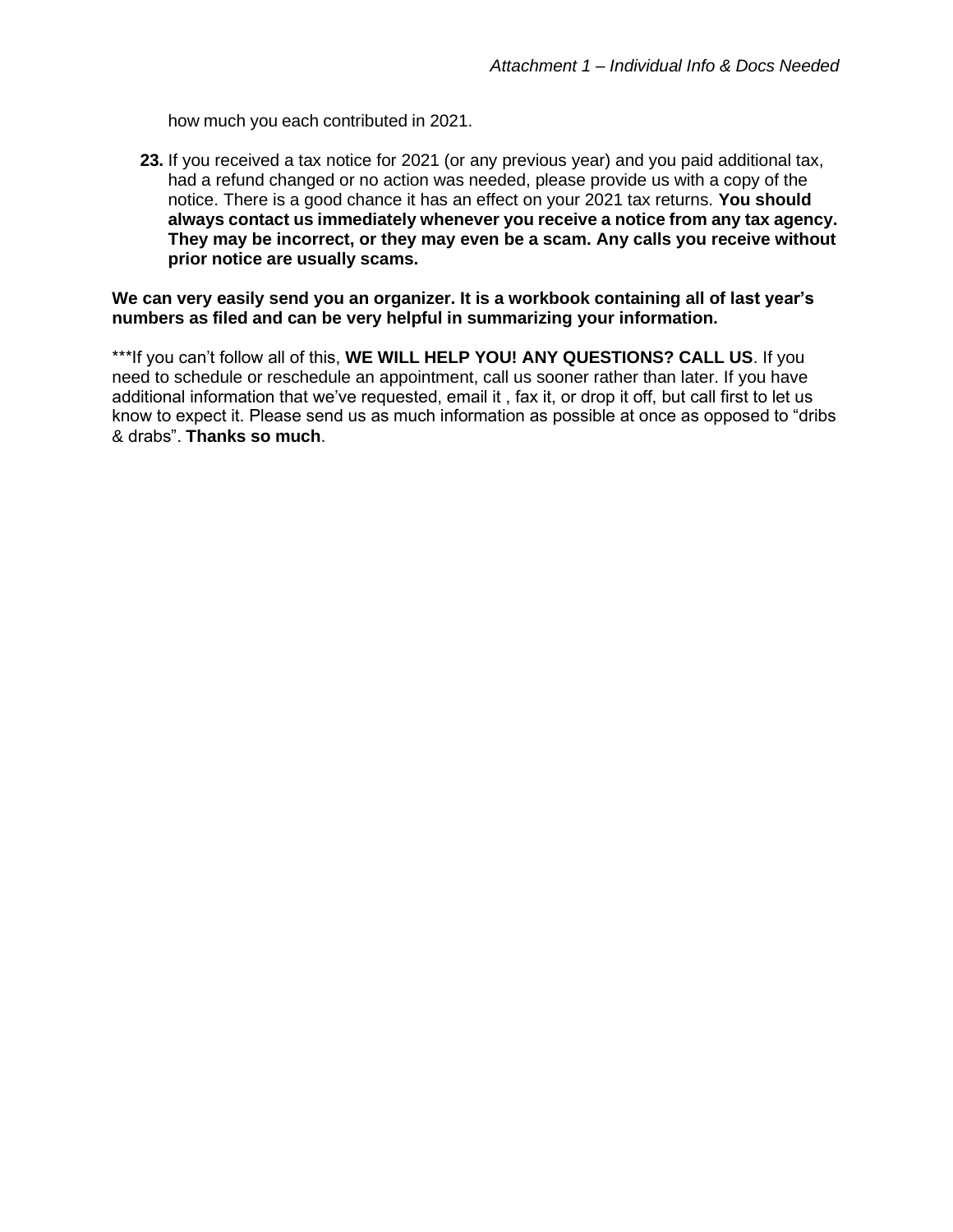# **BUSINESS OUTLINE: ADDITIONAL INFORMATION NEEDED FOR THE PREPARATION OF YOUR 2020 BUSINESS AND RENTAL TAX SCHEDULES**

# *If you have a rental property, please provide:*

- 1. Total rental income received in 2021.
- 2. Summary of expenses broken down by types of expense [mortgage interest, maintenance or common charges, telephone, insurance, etc.]
- 3. For buildings, improvements, and/or fixtures acquired or sold in 2021, we need:
	- Purchase date/price
	- Disposal date/price
	- Number of days the property was used for personal purposes during 2021.
	- Number of days the property was rented during 2021.
	- If this is a property you owned and converted to a rental property in 2021, we need to know the cost of the property, when it was purchased, the cost and dates of permanent improvements to the property.
	- If less than 100% of the property is being used as a rental, we need to know the percentage that is for rental usage.

# *If you are self-employed, please provide:*

- 1. Total gross receipts: Total deposits less all documented non-income deposits for 2020
- 2. Summary of expenses broken down by type of expense
- 3. For equipment acquired or sold in 2021, we need:
	- Purchase date/price
	- Disposal date/price.
	- Copy of invoice, if possible
- 4. If your business has inventory, provide us with the beginning balance (as of 1/1/21) and the ending balance (close of business 12/31/21).
- 5. If you prepared your own 1099's and/or payroll tax returns and W-2's, we would need copies of them for 2021.

### *If you use your car or truck for business [or as an employee expense] and are planning on deducting that usage, please provide:*

- 1. Date of purchase
- 2. Date vehicle was put into business use
- 3. Cost of auto or if leased, total value (at lease inception)
- 4. Purchase or lease contracts, if available
- 5. Total general expenses [gas, repairs, insurance, etc.] by category
- 6. Total lease payments during 2021
- 7. Total direct expenses [business tolls, business parking]
- 8. Total mileage and business mileage [from your log].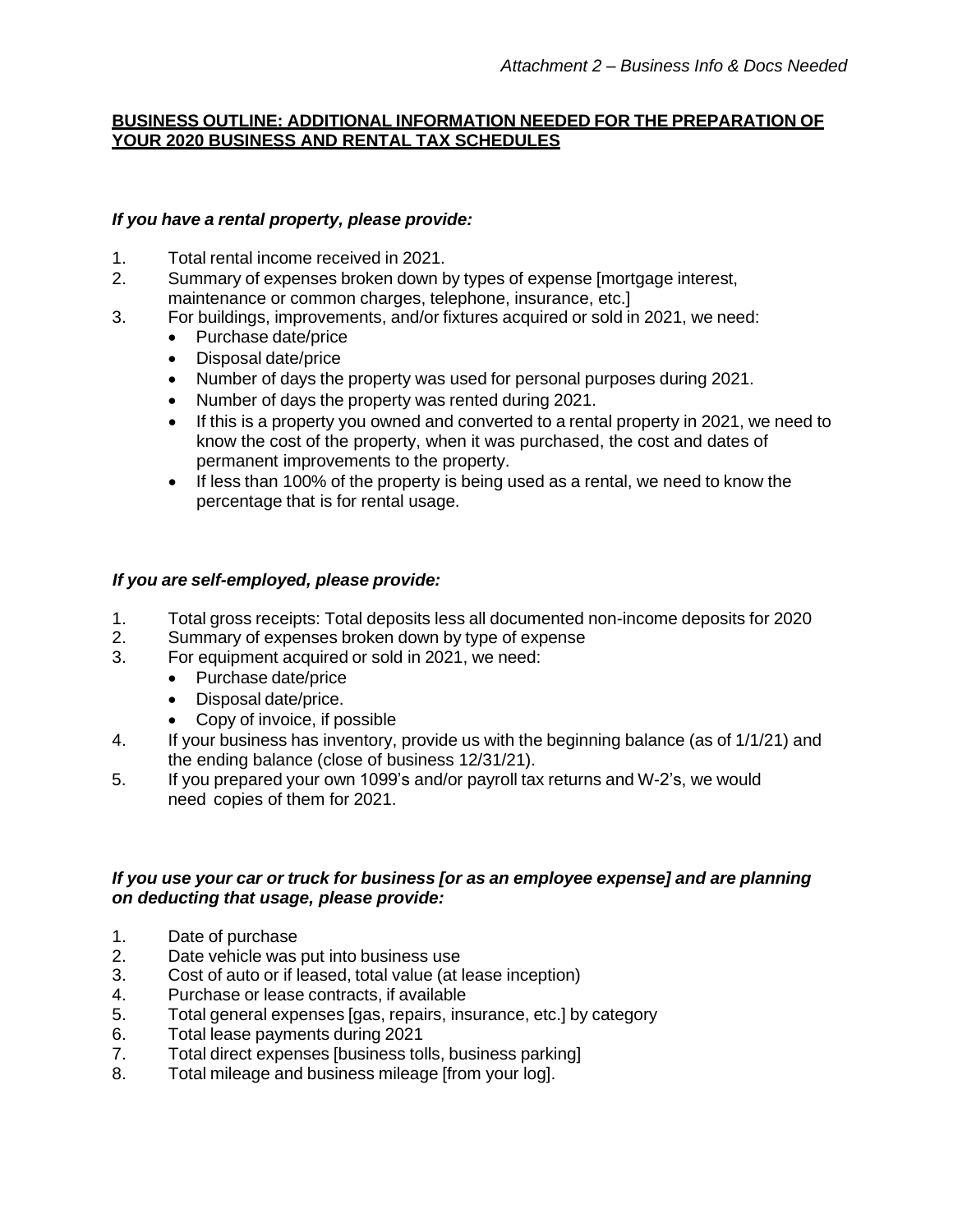**The home office deduction** is available for a wide range of uses even if it isn't your principal place of business. The room(s) or completely segregated section(s) of your home must be used exclusively and regularly for trade or business purposes. It can be used for administrative purposes and still be deducted. Please provide:

- 1. Total square footage of home and business square footage of home office
- 2. Date placed into service
- 3. Total rent, utilities, insurance and repairs [separately].
- 4. If owned: All mortgage information plus maintenance, taxes, homeowner's insurance and other policies for your home, common charges, utilities, repairs, date of purchase and cost basis.

#### **\*\*\*NOTE:**

**If this is a continuing enterprise and you haven't done so already, you should be keeping a set of books for your business. If you need assistance, call us and we will help you set that up. The IRS expects all businesses, no matter how small, to have a set of books.**

**For all annual business clients, including Sole Proprietors [self-employed], Partnerships, LLC's and S-Corps, please bring in all relevant journals and bank and credit card statements. Please make sure that all non-income deposits** [i.e.: gifts, inheritances, loans, transfers from other accounts, etc.] **are identified and documented to avoid having the IRS deem them taxable income. \*\*\***

If you have any questions regarding this letter or if you need any additional help during this process, please let us know immediately.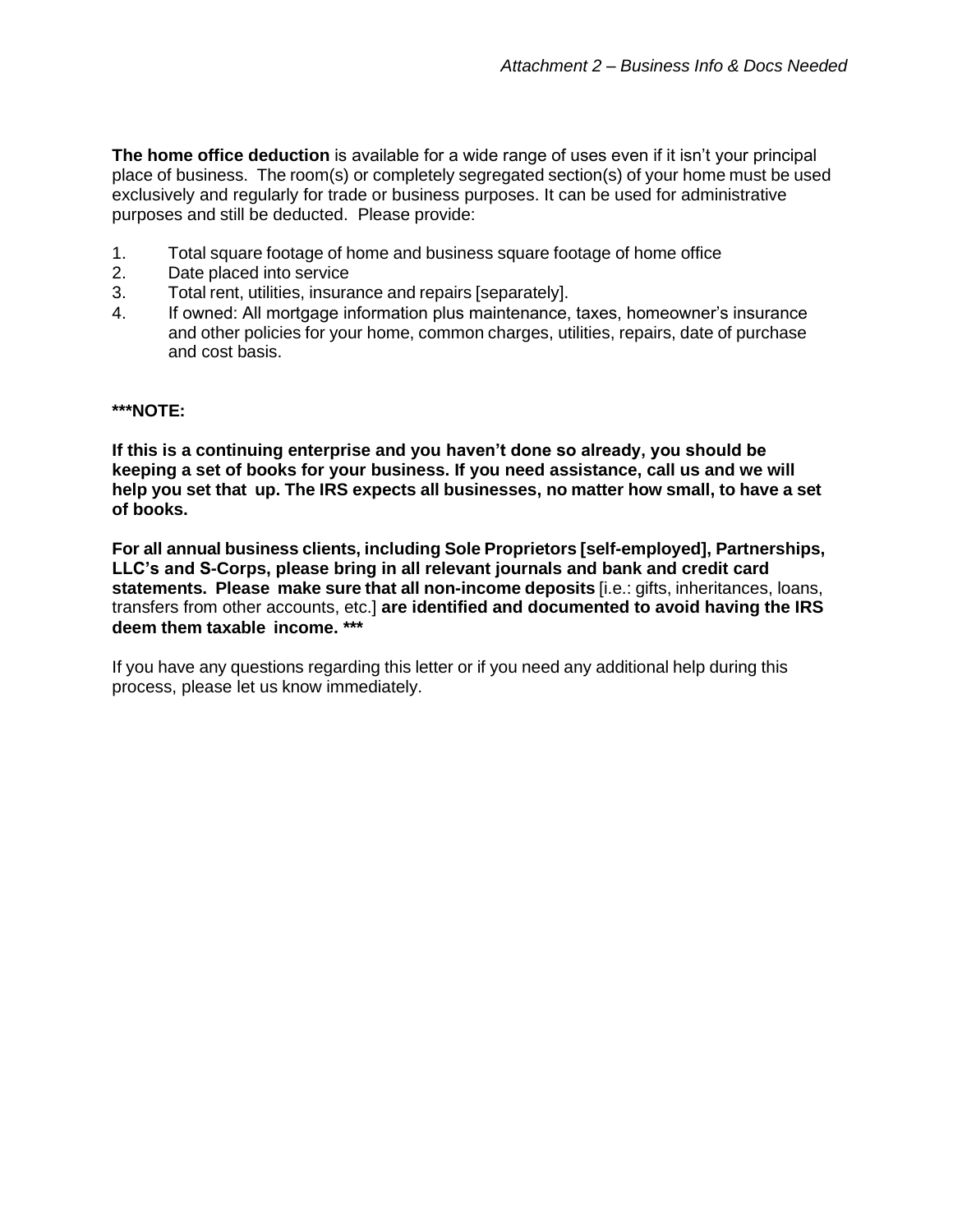# BRAYERMAN **THE CPA PC**

# **SOME BRIEF NOTES AND HELPFUL HINTS FROM TEAM BRAVERMAN:**

**1.** Please feel free to use our web site as a resource –

<http://bravermancpany.com/>

You will be able to review some of the helpful hints, links, calculators and guidelines!

- **2.** Contact us to help you file your PPP forgiveness as well as file your **E**mployee **R**etention **C**redit, both of which could possibly yield from a few thousand dollars into the millions. Our Firm has been able to help many of our clients receive as much as 100's of thousands of dollars [and a few over \$1,000,000.00] and the ERC is netting some of our most severely affected clients close to an additional \$100,000.00. This credit is not necessarily automatically prepared by many payroll services.
- **3.** Most of you should be aware of the disclosure requirements regarding foreign bank and investment accounts. If you personally own or have signature authority on any foreign bank or security accounts with an aggregate value of \$ 10,000 or more at any time during the year, it must be disclosed. In addition,if you have foreign accounts that are under an aggregate value of \$10,000 than you should still disclose its existence & the country where the assets are held. This includes being an owner or partner in an entity that has a foreign bank or security account.
- **4.** There are additional disclosures required for the following types of foreign assets: retirement accounts, participation in a pension plan whose assets are held outside of the US, ownership of foreign mutual funds, foreign investments not publicly traded, ownership (of any percentage) of businesses operating outside of the US, receiving a distribution of a foreign trust, receiving a gift from overseas whose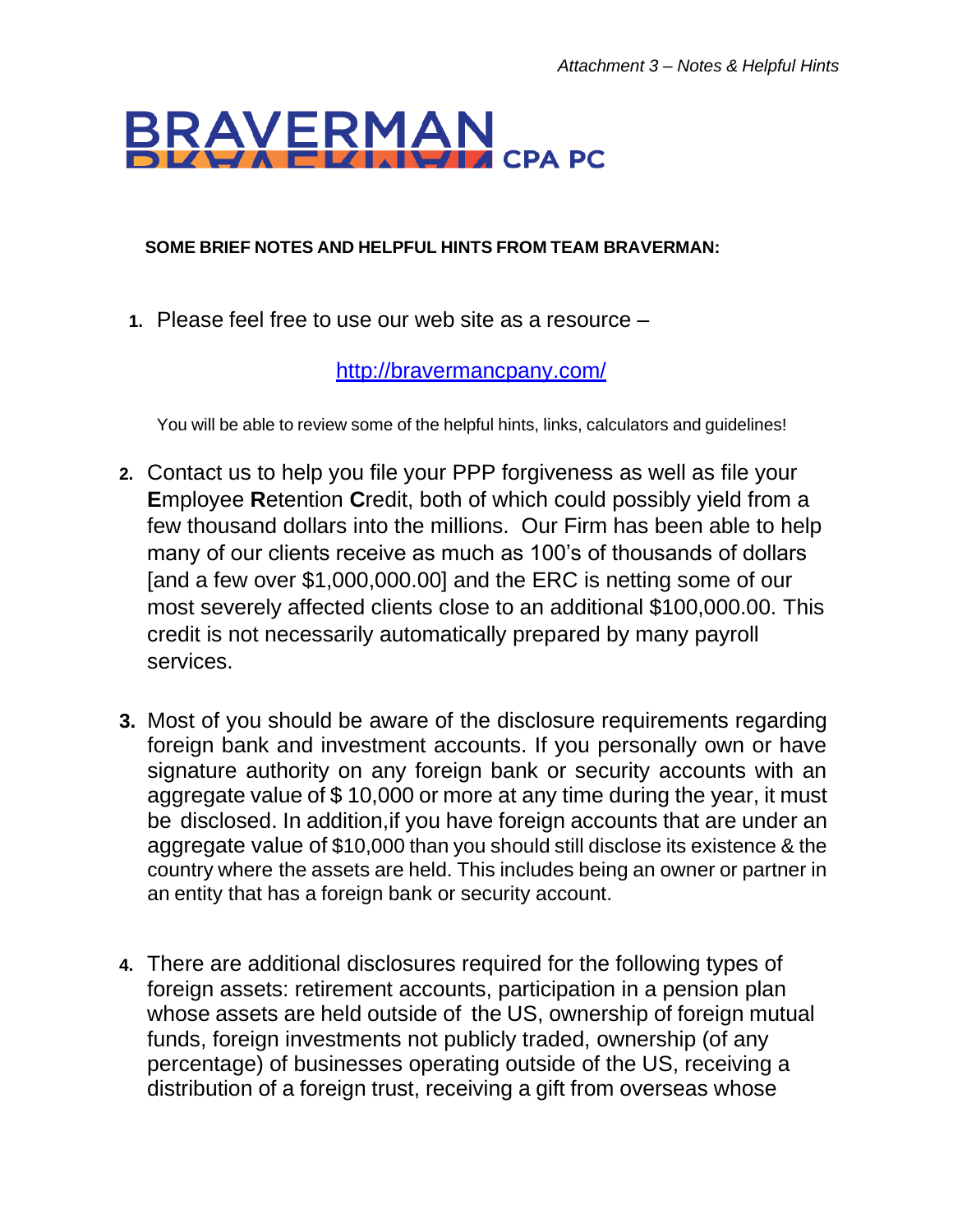value exceeds \$100,000. If any of these situations apply to you, please inform us when we receive your tax information. This is also a situation best handled in person; we strongly suggest you come in for a meeting for this year's tax preparation.

**5.** For those requesting information regarding NY State and City Residency, here it is in a nutshell:

**You are a New York State resident for income tax purposes if:** Your **domicile** is **New York** State [or City for City residency], or your **domicile** is not **New York** but you maintain a permanent place of abode in **New York** State/City for more than 11 months of the year [any place that you **could** possibly use to live in that's not rented out] and spend 183 days or more in **New York** State/City during the **tax** year. Just so you know, this does not mean staying overnight in NYC but even just setting foot in NYS/C for 10 minutes; and NYS [administrators of NYS and NYC residency examinations] will check your phone records for any calls made even from The Bronx or Queens even if it's just while you're traveling through Westchester or Suffolk County and you make a call from NYC. The only exempt location is the airport. If you have a Pied-a-terre, but are domiciled in Long Island, for instance, and you arrive via LaGuardia or Kennedy and immediately drive to your home in L.I., this does not constitute a day in NYC.

- **6.** For our clients who are collecting social security, if you have earned income [which also includes alimony or maintenance payments received], you can still make contributions to an IRA, or, if you still have an active business, it might pay to maximize your SEP or Uni-K contribution because **in addition to reducing your taxable income, it could also reduce the amount of social security that will be included in your taxable income - so that will reduce your taxes even more**. This can also reduce your Long-Term Capital Gains Tax. If you do not need the deduction, you should still consider contributing to your Roth IRA. We will discuss this with you if applicable.
- **7.** If you are expecting low income or losses and high itemized deductions for 2022, this might be a great year for a Roth conversion. A Roth Conversion is when you roll over funds from traditional IRA's into a ROTH IRA. This is a taxable event, however; in a year with low or no income the tax might be negligible or zero. It is a great way to take IRA withdrawals tax & penalty free.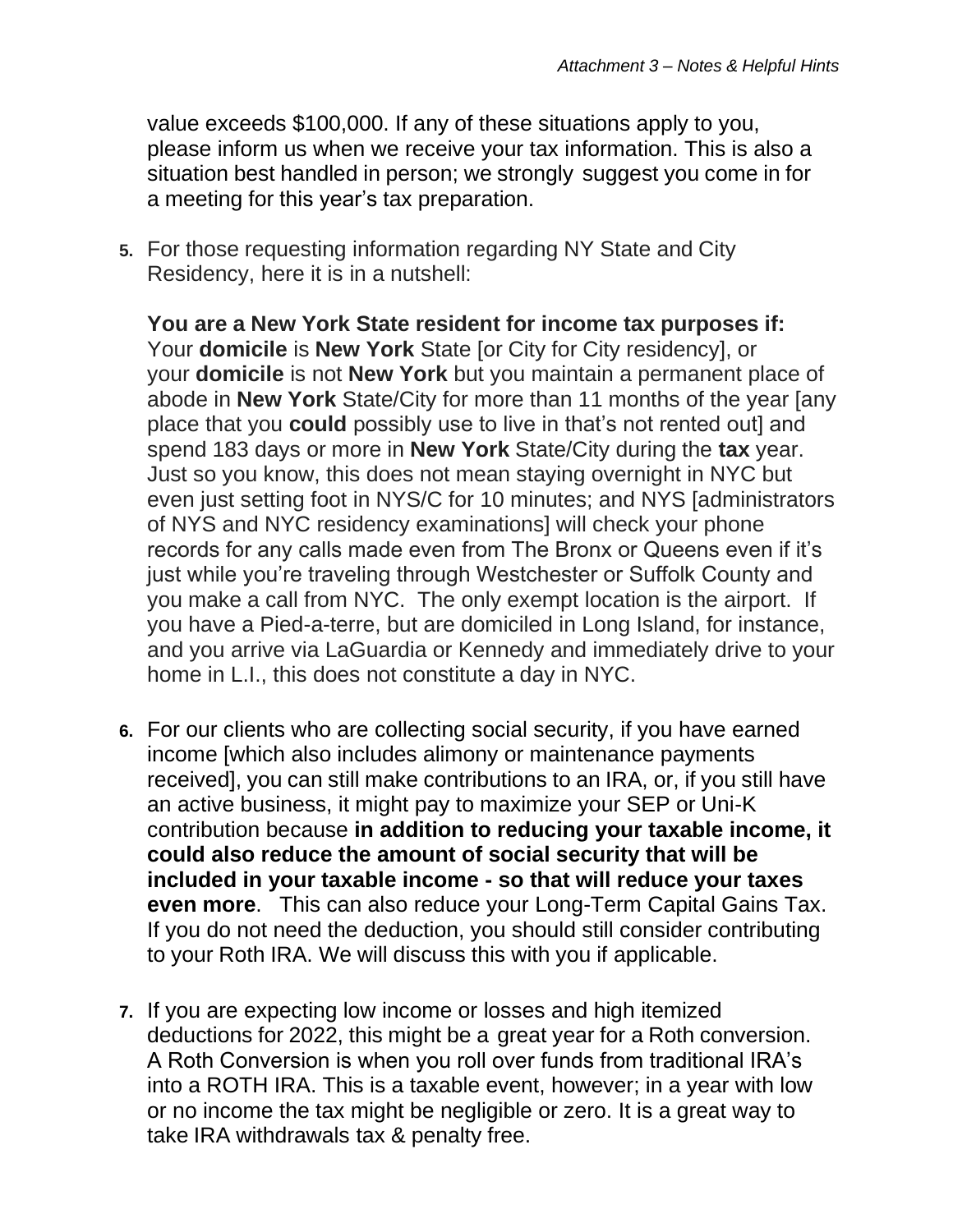- **8. Our FINANCIAL CONCIERGE Services -** Over the past many years, we have been able to help many of our clients with many aspects of their [your] Financial Management needs through **our relationships with financial planning professionals** [some of which may pay us solicitation fees, at no cost to our clients, which would be fully disclosed**], mortgage brokers, insurance providers as well as attorneys in many fields** [no fees]. We may be able to help coordinate your business succession, retirement and estate planning instruments and services. So, call us if you need the help! If you do not need the help and are already happy with your financial team and providers, it is still a good idea to discuss your financial decisions with us. We play well with others, and **we may be able to help you avoid any major mistakes and/or tax traps and can better coordinate your tax and other financial goals and compliance issues if we are kept apprised of your financial activities and needs.**
- **9. Our BUSINESS MANAGEMENT Services -** Some of our clients have been requesting our business management services, which include all of our services combined in a program where we act as your financial controller. We organize and pay your bills, set up budgets and report all activity on a monthly basis, in addition to providing our financial concierge services. This can be expensive; as most business management companies charge 5-6% of your monthly income with **minimum** fees of \$2K -\$5K per month. However, this is an option that can be beneficial, in that it can free you up to pursue more productive activities that could generate more income. We also have these services for Companies; it's called our **External Controller Services. Please note:** Business Management Services are not an "all or nothing" proposition. We can work with you to provide a less comprehensive level of service if that is more appropriate. We are happy to meet with you and discuss **Business management** or **Business Management "Lite" as well as External Controller Services.**
- **10. Our BUSINESS PLANNING and CONSULTING Services –** Based on our experience working on special project consulting engagements as well as with our clients in their start up phases and all types of transition phases, we have come up with many options that speak to a host of business planning issues. These include but are not limited to: initial structuring; transitioning for growth, including financing; setting up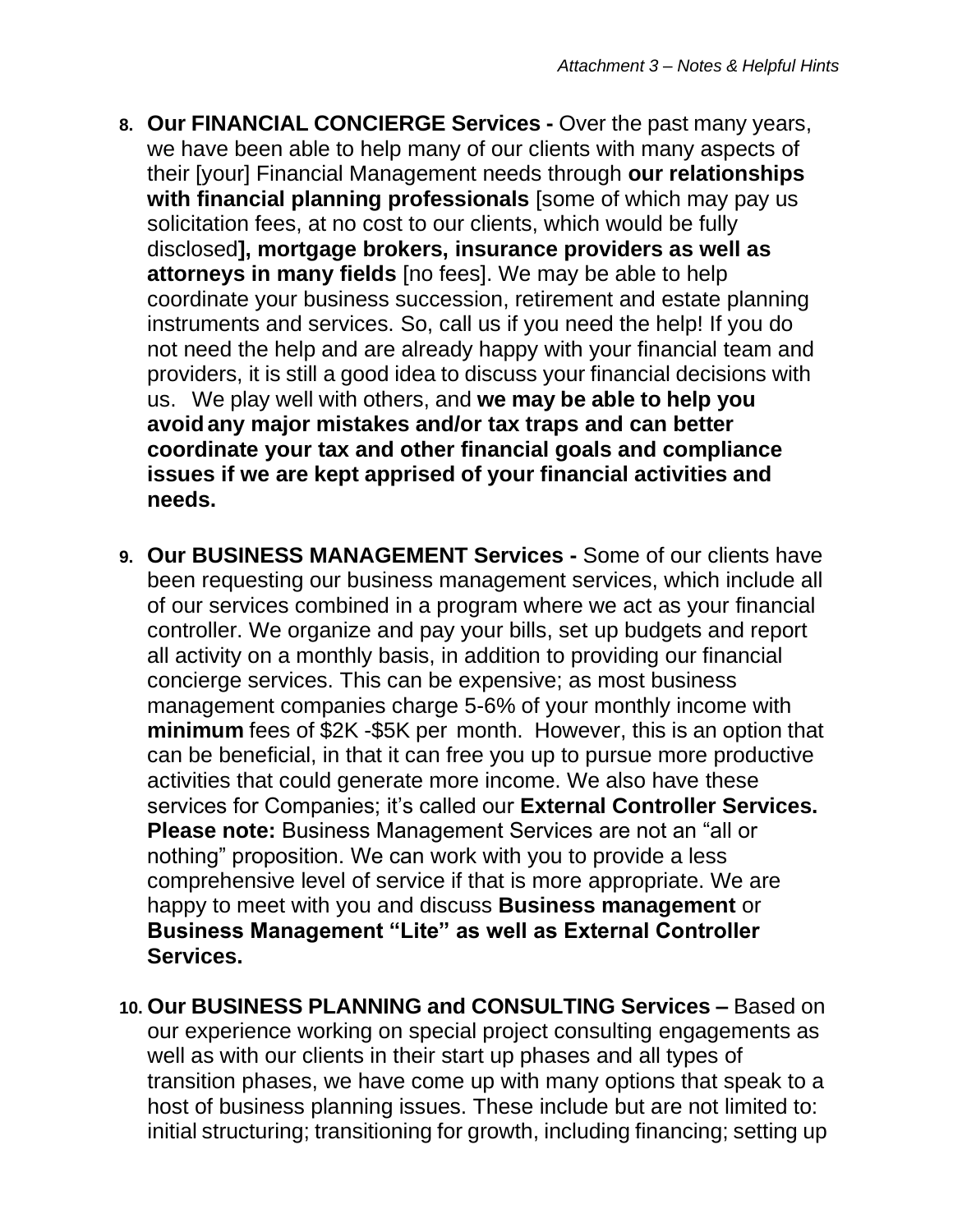initiatives for key personnel; and succession planning. Our tailored insight can help you understand how to develop, measure and optimize capabilities across your entire organization, in order to drive business value.

**11.** We are open for new business- We welcome new clients (individual and businesses); especially when they come from clients we already know and love.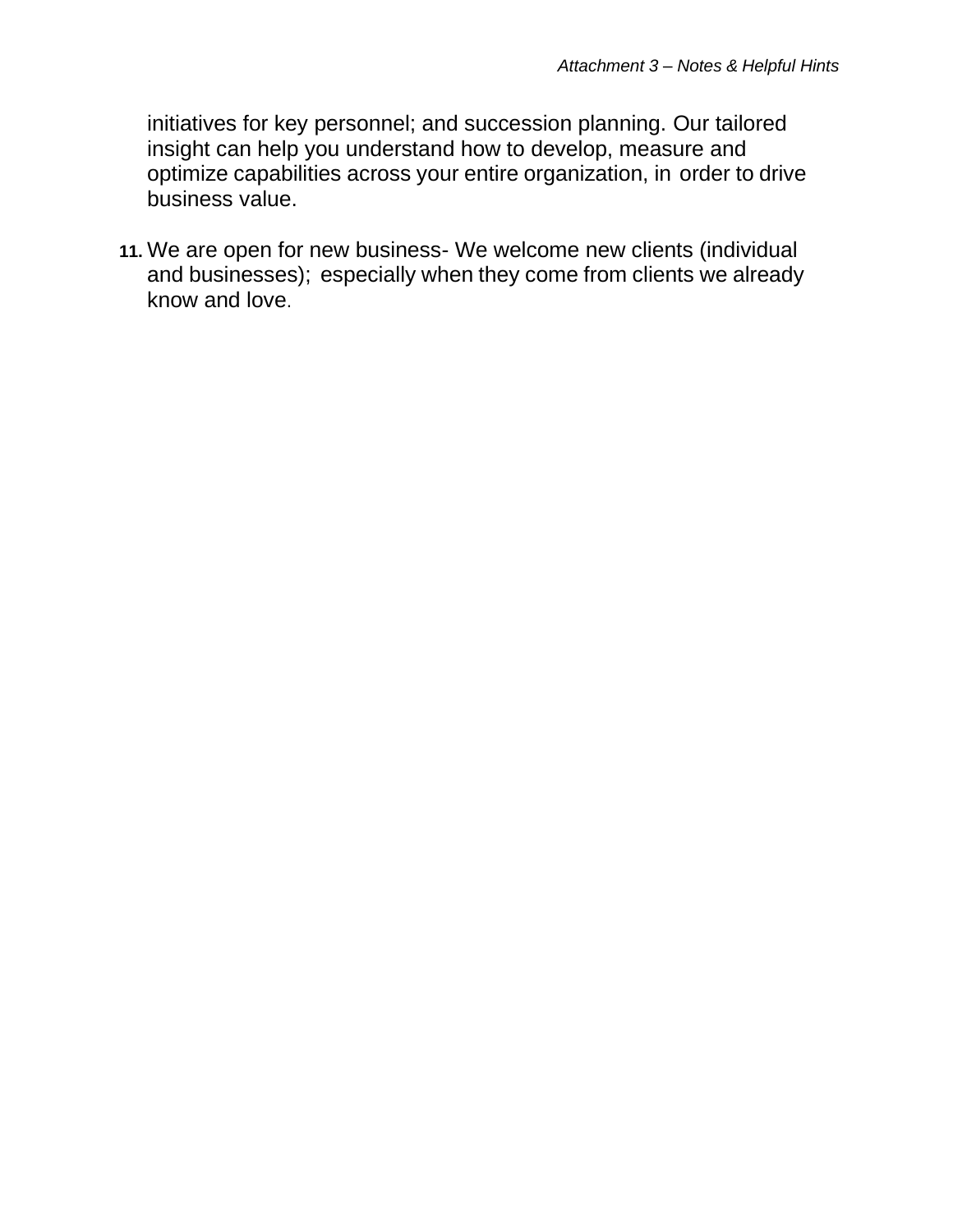*& Social Security Distribution Rules*



*Smart Ideas for Brilliant Clients*

Dear Clients & Friends:

Please be informed that on December 20, 2019, the **Setting Every Community Up for Retirement Enhancement (SECURE) Act** was signed into law. This implements important changes especially those related to the retirement savings and distributions. Unless otherwise noted, all changes apply starting in 2020.

The full text of the SECURE Act is attached.

#### **Below are some important highlights of the SECURE Act:**

- $\checkmark$  Increases the start age to begin taking required minimum distributions (RMD) from aretirement plan to 72 from 70½.
- $\checkmark$  Allows individuals that have earned income past age 70  $\frac{1}{2}$  to make contributions toTraditional IRAs and take a tax deduction for those contributions.
- $\checkmark$  Raises the automatic-enrollment safe harbor escalation cap to 15% of pay from 10% ofpay.
- ✓ Allows two or more unrelated employers to join a pooled employer retirement plan (PEP,also referred to as "MEP" or multiple employer plan).
- $\checkmark$  Creates new 401(k) plan coverage and access for small employers.
- $\checkmark$  Allows employers to make their plan available to part-time workers, while still excludingthem from the discrimination testing rules (and the employer match).
- $\checkmark$  Requires 401(k) plan administrators to provide annual "lifetime income disclosurestatements" to plan participants.
- $\checkmark$  Prohibits 401(k) loans provided through a credit card, debit card, or similar arrangement.
- ✓ Permits businesses to treat qualified retirement plans adopted before the due date (including extensions) of the entity's tax return, to treat the plan as having been adoptedas of the last day of the fiscal year.